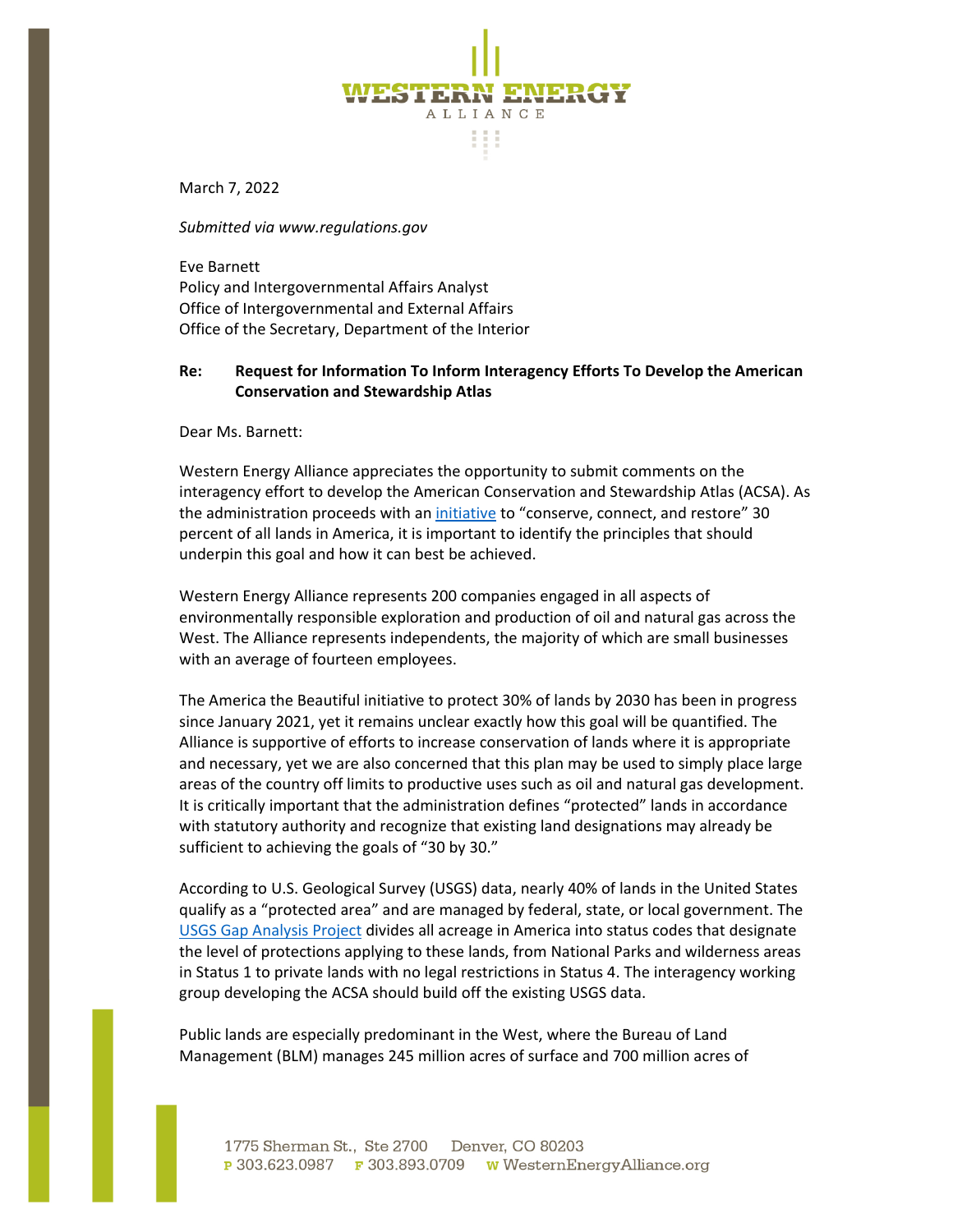Development of the American Conservation and Stewardship Atlas March 7, 2022

Page 2 of 3

subsurface minerals. The U.S. Forest Service and state and local governments also manage vast areas across the West.

BLM has a statutory mandate to manage for multiple use and sustained yield of public lands, and it does so through the many resource management plans (RMP) that cover field offices across the West. These RMPs designate which lands are open or closed to various uses such as grazing, recreation, and resource development, and what restrictions and stipulations apply to those uses.

As the interagency working group develops the ACSA, it should acknowledge that BLM's RMPs already provide substantial protections for public lands and include these acres toward the calculation of the 30% goal. Similarly, where USFS and state and local governments have developed land use plans that provide for multiple use with appropriate restrictions, these acres should also count towards the final conservation goal.

Congress established the multiple use mandate because it is important to balance conservation with resource development, and because these uses coexist. In fact, oil and natural gas development provides critical funding for our National Park System through the Great American Outdoors Act (GAOA) and the Land and Water Conservation Fund (LWCF).

In 2020, GAOA established a new National Park and Public Lands Legacy Restoration Fund (LRF) that authorized up to \$1.9 billion annually to address the \$20 billion maintenance backlog in national parks and other public lands. The LRF is funded from 50% of the revenues generated from energy development on public lands. GAOA also dedicated \$900 million in annual revenues from offshore oil and natural gas development to the LWCF, which [conserves public lands.](https://www.nps.gov/subjects/lwcf/index.htm)

These programs demonstrate how vital energy development is to funding conservation and restoration projects on our most cherished public lands. It is therefore critical that the America the Beautiful initiative not undermine the goals of GAOA by restricting or prohibiting energy development on federal lands and waters, and instead it should recognize the important role the oil and natural gas industry plays in funding these muchneeded projects.

Furthermore, oil and natural gas companies have undertaken and will continue to support voluntary conservation programs that protect habitat and species across the West. These efforts, which include candidate conservation agreements with assurances (CCAA) and habitat conservation plans (HCP), are not required and typically cover private lands. CCAAs and HCPs have been proven effective and essential to the recovery of species that might otherwise become threatened or endangered. The working group should include lands covered by voluntary conservation programs in the 30% calculation, as failing to do so would greatly disincentivize their use in the future.

## **WESTERN ENERGY ALLIANCE**